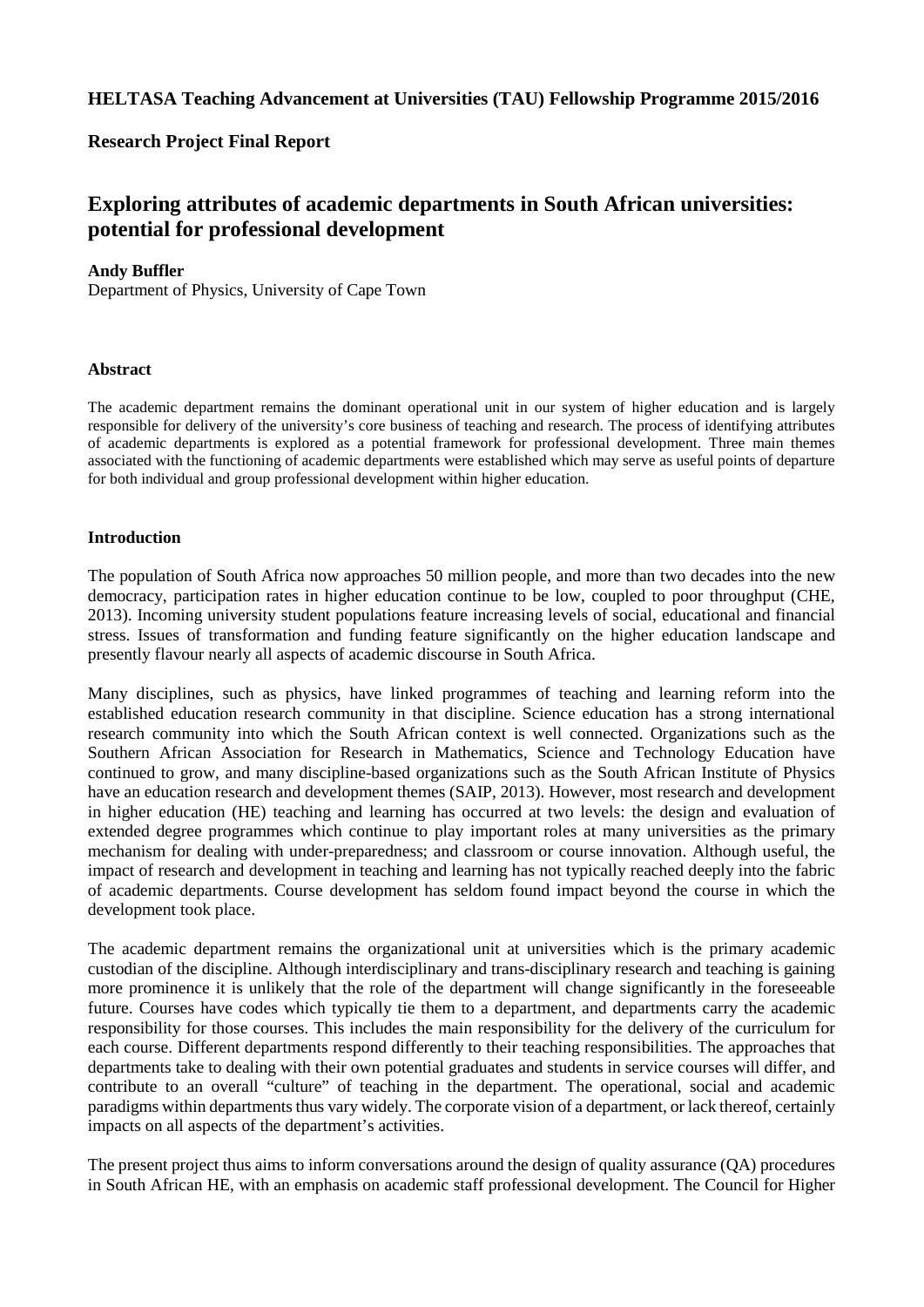Education (CHE) recently initiated a "Quality Enhancement Project" (QEP) which aims to "enhance student learning with a view to increasing the number of graduates with attributes that are personally, professionally and socially valuable" (CHE, 2016). The stated goals for the QEP are the enhancement of the quality of undergraduate provision, the enhancement of the quality of graduates, and a higher education system that is improving continuously as members of the higher education community collaborate to share good practice and solve shared problems. The key research questions for this project are thus framed against this landscape.

# **An example from the United States: the SPIN-UP project**

There have been a number of research projects which have focussed on the role that the department can play in sustained reform of the academic project. One of the most influential within physics was the project Strategic Programs for Innovations in Undergraduate Physics (Hilborn and Howes, 2003) organized by the National Task Force on Undergraduate Physics in the United States. The project was undertaken in 2001/2002, partly as a consequence of the decline in the number of physics majors in the USA. The project identified a number of key attributes which defined "thriving" departments (SPIN-UP, 2003):

- A widespread attitude among the academic staff that the department has the primary responsibility for maintaining or improving the undergraduate program. That is, rather than focusing on the lack of students, money, space, and administrative support, the department initiated reform efforts in areas that it identified as most in need of change.
- A challenging, but supportive and encouraging undergraduate program that includes a well-developed curriculum, advising and mentoring, an undergraduate research participation program, and many opportunities for informal student-staff interactions, enhanced by a strong sense of community among the students and staff.
- Strong and sustained leadership within the department and a clear sense of the mission of its undergraduate program.
- A strong disposition toward continuous evaluation of and experimentation with the undergraduate program.

### **Research questions for the present project**

The present project, which was seeded by the outcomes of the SPIN-UP project, thus aims to explore whether the notion of the attributes of a thriving academic department is a useful framework for professional development both for individual academics and groups such the departmental unit itself. The traditional metrics of teaching and learning success will continue to be used and regarded as being important by those who use them. These include, for example, pass rates in individual courses, throughput rates in degree programmes, and completion times. There are well-established mechanisms in place to collect and interpret these data, although these evolve with the prevailing policy paradigm of QA of the day. The research questions for the present project aimed to explore an alternative mechanism for teaching and learning QA within departments, and were thus formulated as:

- 1. Are there useful attributes which could be used to explore the effectiveness of academic departments at South African universities, particularly with respect to teaching and learning?
- 2. How may these attributes be used as a point of departure for both quality assurance and professional development of academic staff within departments?

# **Methodology**

Data were collected via interviews with academic staff at UCT. An interview protocol was designed to allow participants to reflect upon their professional practice as academics. Following a number of pilot conversations the questions were refined and the interview schedule finalised as presented in the Appendix. The data and discussion presented here are based on eight full interviews: one Dean; one Deputy Dean; three HoDs; and three non-HoD colleagues. All the interviewees were from UCT and extended beyond the Faculty of Science and none were from my own department. Early on in the process it became evident that some of the responses were regarded as "sensitive" by the interviewees. In order to undertake an open discussion, I thus provided assurances that both the names of those interviewed and the full transcripts of the interviews would remain confidential: only high level categorizations illustrated by anonymised quotations would be published. Due to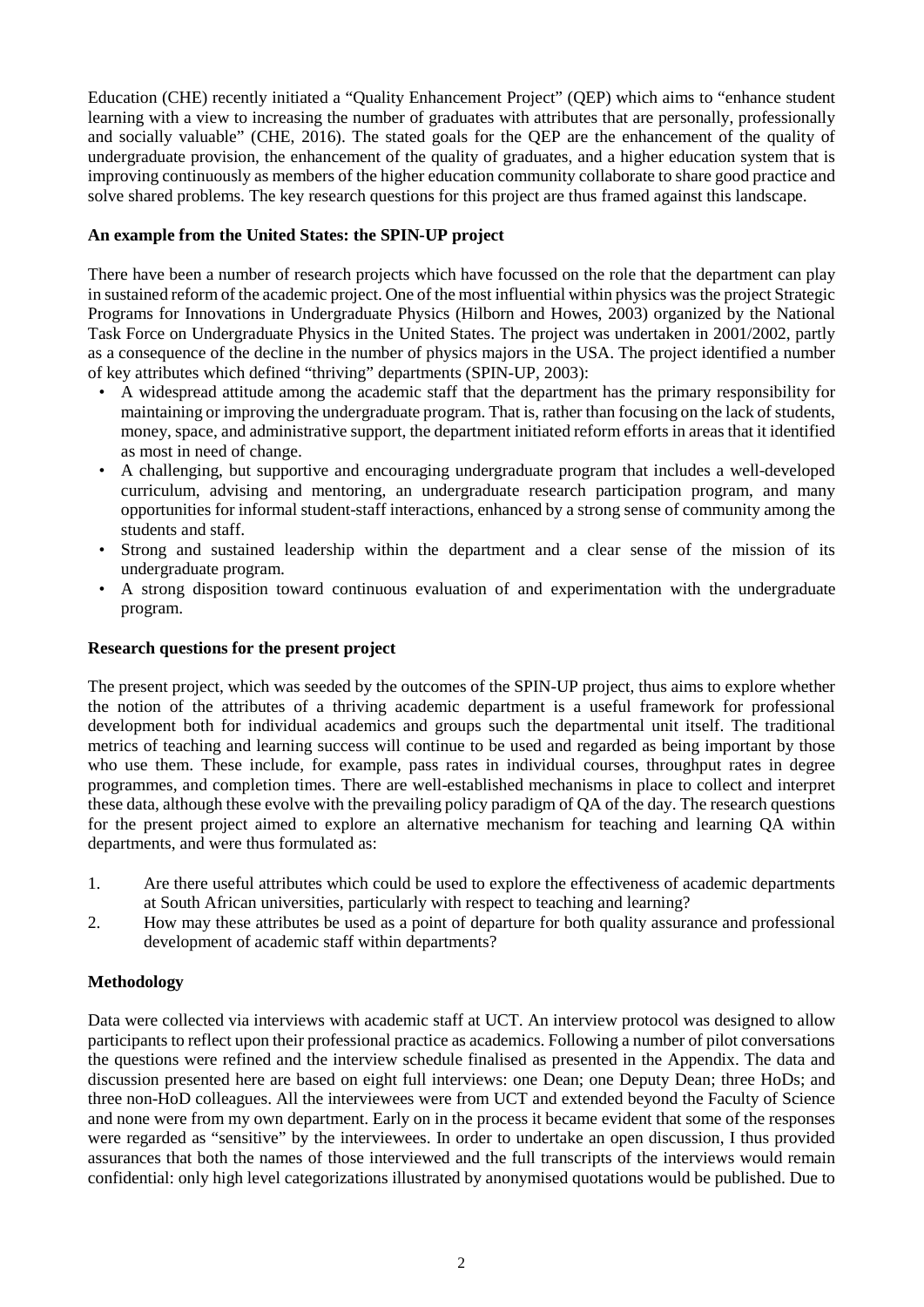the tight time constraints associated with academic programme at the end of 2015 and start of 2016, ethical clearance was not sought for this pilot study, and all interviewees were aware of this. The eight interviews which inform this study were transcribed and a categorization or "coding" scheme was allowed to develop from the data, through the application of a grounded theoretical framework (Strauss and Corbin, 1990). After the coding scheme was refined, each response item from the interviews was allocated to one of the three categories. About 80% of the responses could be allocated in this way.

### **Results**

Three high level categories of attributes were extracted from the data and posited as a consequence of a process of iterative sorting:

- 1. Community of practice
- 2. Leadership and change
- 3. Interplay between teaching and research

Attributes associated with community of practice include a sense of a shared understanding of the nature of the discipline in the department, ownership of the department's vision and strategy for growth, and how academic professionalism, responsibility and collegiality are manifested.

Examples of responses in this category were:

*Well, you know, the more colleagues who share in the department's vision and strategy the better. There is a stronger sense of team when the department agrees on the direction in which to pull*.

*There are days when I don't understand my colleagues and the choices they make. Academia is full of prima donas with egos but there is space for this as long as no-one takes themselves too seriously.*

*A well-functioning department provides the space for everyone to flourish individually while also contributing towards a common goal.*

Others noted more negatively:

*The current pressures in our department have eroded collegiality completely.*

*The more demands that are made on our time, the more I find myself getting irritated with some of my colleagues. The little issues become way too important when you are stressed.*

Themes associated with the category dealing with leadership and change included issues around trust, freedom of a department to define its own future, sharing of responsibilities, agency, and the different roles played by the leadership chain: HoD, Dean, and Executive. Responses included:

*I trusted our previous HoD who was a senior professor. Our present HoD is younger and seems to be using the position to advance himself.*

*The university is being more and more managerial. In the "good old days" we regarded the university executive as colleagues. Now they are clearly bosses. We regard our HoD as colleague but how close are we until the HoD is also a boss and the department is a business unit?*

*I was very sceptical about the usefulness of a departmental strategic plan, but after we actually took the time and worked on it, I can see the value. Our HoD took the time and trouble to bring everyone on board.*

*Things are so bad in our department that there have been three formal grievance procedures in the last year. The divisions are so deep that I don't know how they will ever be healed. I now hate coming to work.*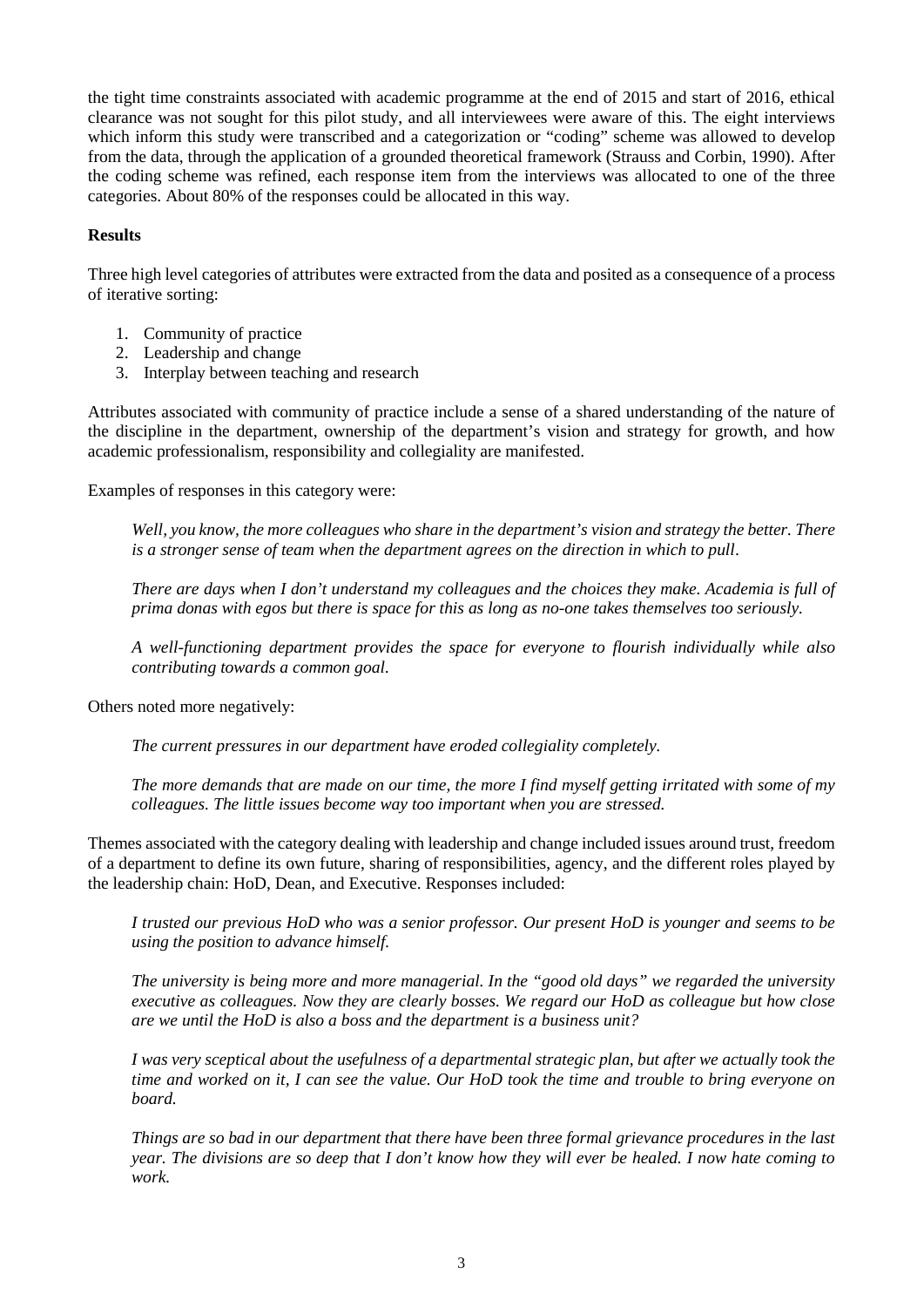The third category captures the attributes associated with the interplay between teaching and research, including the value systems associated with teaching and research, ownership of the curriculum of the teaching programme, and what is understood to be research-led teaching, for example:

*It is not clear that our university values the pursuit of excellence in research in the same was as before. I feel uncertain about the value system that is emerging.*

We are apparently embarking on a programme of transformation of our curricula. I am not sure what *this means but I hope that it will be research-led.*

*We are told that if we want to be promoted then we need to be excellent teachers, but I look at who is being promoted and I see that they may well be good researchers but their teaching is clearly mediocre.*

and

*Our HoD is excellent. She encourages us to excel in our teaching and supports our innovations. I feel motivated to be part of our department*.

These examples are chosen to be illustrative of the responses within the three categories, and are not exhaustive in their scope.

#### **Discussion**

There were two strands of inquiry in this study. Firstly whether themes of attributes could be identified which potentially could be useful to explore the effectiveness of academic departments at South African universities, and secondly whether these attributes could be used as a point of departure for both quality assurance and professional development. With respect to the first research question, the three main categories emerged fairly naturally from the data with about 80% of the responses being attributed to one of more of the categories. The three themes which were identified are of course not unique. An independent analysis of the data would likely yield a different set of categories. What may be concluded is that the responses to the questions posed were able to be themed according to the three categories. Furthermore, since the number of interviews were small, further subdivision of the responses within these categories proved to be unconvincing, but could be useful with a larger data set.

A few general comments on the interviews are in order. The study was challenged by being undertaken during a time of severe stress in Higher Education in South Africa (late 2015 into 2016) which resulted in the interviews being dominated by the events of the day. Furthermore these stresses ended up shaking some departments quite severely with the result that small fractures in departmental operations and relationships have become deep rifts. Many academics who were approached to be interviewed were nervous about expressing their views and were particularly fearful about their responses being misinterpreted and potentially racialised. The data presented here have thus been anonymised completely since assurances were given that the recordings and full transcripts of the interviews would remain confidential. The final set of interviews that were completed were fewer than originally hoped, as a consequence of time constraints and a need to finetune the approach to the interview. Most interviews required the interviewer to respond with follow-up questions in order to extract more specific responses. Furthermore, most of the interviewees found it remarkably difficult to talk about their professional relationship to their department. Apart from the specific consequences of the events of the last months, it was clear that this topic was not one which have been deeply articulated before to any great extent. Even heads of department were not easily able to talk about their practice as academic leaders. A recurring theme was one of talking about problems in the department: what was not working well, "difficult" colleagues, a perceived uneven distribution of workload, institutional turmoil, academic hierarchies, arcane curricula, conservative leadership, etc. Very few respondents were able to describe positive attributes of a successful department in any depth. Many proposed attributes such as "excellent research" or "good pass rates" rather than the conditions that allow a department to thrive.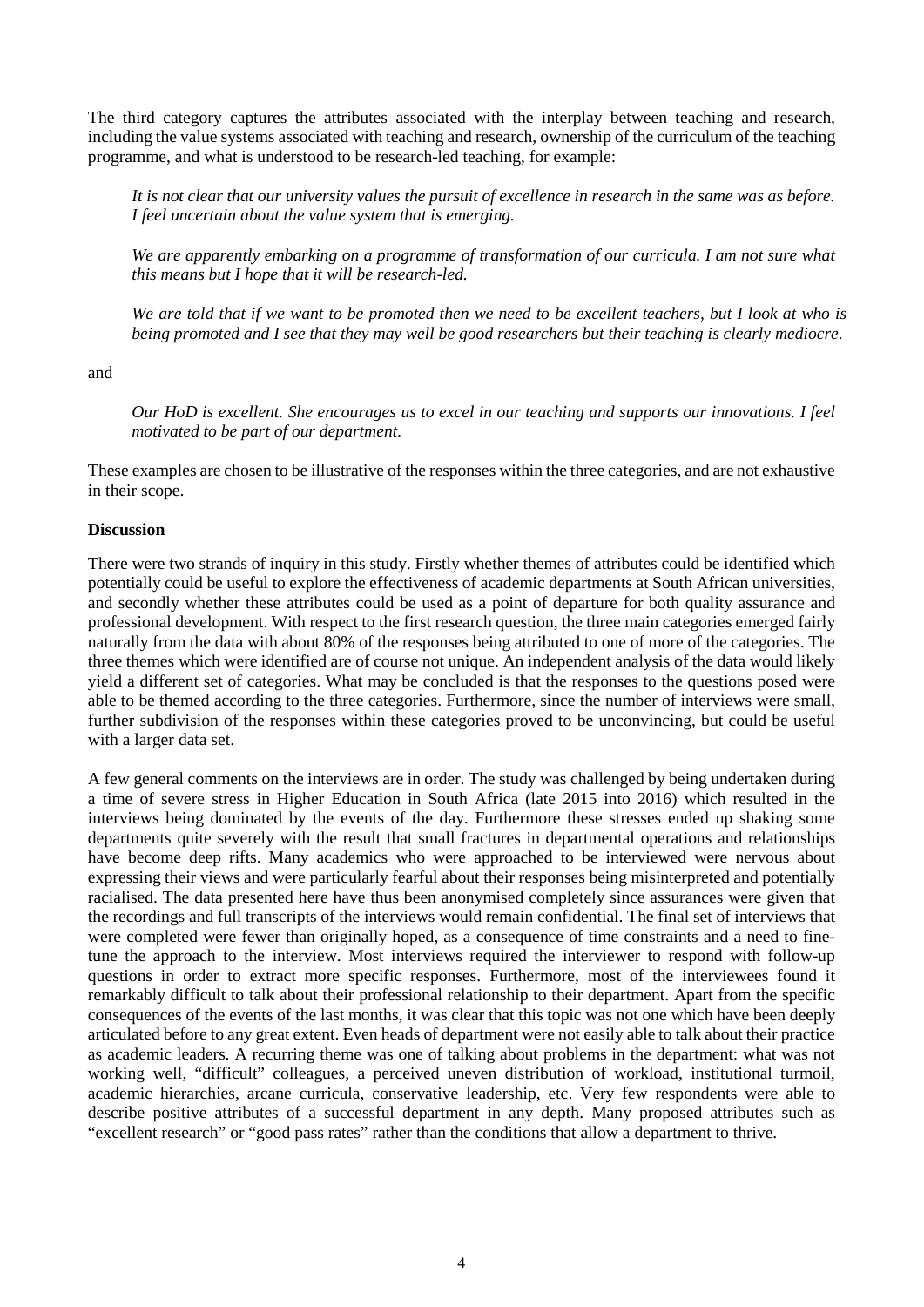### **Recommendations**

This project should be regarded as exploratory and was undertaken to potentially inform the design of processes of institutional review and staff development, for example the CHE's "Quality Enhancement Project" (QEP). Although there are many efforts to enhance opportunities for interdisciplinary and crossdisciplinary teaching and research, the institutional unit of the academic department remains as the most prevalent collective for academic provision in our system.

It thus appears reasonable for a programme of institutional development to have a significant focus on staff development within an academic department. What is the role of the HoD? What are the roles that individuals should play with the departmental team for the department to be regarded as successful? What are the attributes of a successful or thriving department? The unpacking of these ideas appears to be potentially a very useful tool for professional development, and thus quality enhancement.

It is likely that stresses will grow on departments over the next decade. Successful departments will feature a strong sense of vision and common purpose. Perhaps HELTASA should initiate a new flavour of teaching and learning award which is bestowed upon departments which together should excellence in one or another sphere of the academic teaching project. This would reward best practice not only at the individual or course level, but at the department level, and highlight the value of teamwork and common vision.

Finally, it is possible that there not only particular sociologies that underpin successful academic departments, but perhaps philosophies of academic practice. Such philosophies are likely to be discipline-specific, or at least faculty-specific, and therefore themselves might allow different insights into approaches which lead to substantive reform in our system.

#### **Acknowledgments**

I sincerely thank the leadership of the HELTASA TAU programme, especially Brenda Leibowitz, for inviting me to participate over the last year, and allowing all of us to find our way in our own way. I am especially appreciative to our group leader Rejoice Nsibande for her extraordinary patience and useful insights, and the other members of our group André du Plessis and Thozama Mandindi for their contributions to our joint project. I also thank the University of Cape Town for nominating me for this unique opportunity.

#### **References**

CHE. (2013). *A proposal for undergraduate curriculum reform in South Africa: the case for a flexible curriculum structure. Final report*. Pretoria: Council on Higher Education. CHE. (2016). Quality Enhancement Project of the Council on Higher Education. Available at:

http://www.che.ac.za/focus\_areas/quality\_enhancement\_project/overview [Accessed 29 May 2016].

Hilborn, R.C. and Howes, R.H. (2003). Why many undergraduate physics programs are good but few are great. *Physics Today*, September 2003, 38.

SAIP and CHE. (2013). *Review of undergraduate physics education in public higher education institutions. Final report*. Pretoria: South African Institute of Physics and the Council on Higher Education.

SPIN-UP. (2003). *Strategic Programs for Innovations in Undergraduate Physics. Final report***.** Available at:

http://www.aps.org/programs/education/undergrad/faculty/spinup/ [Accessed 29 May 2016].

Strauss, A. and Corbin, J. (1990*). Basics of qualitative research: grounded theory procedures and techniques*. Newbury Park: Sage.